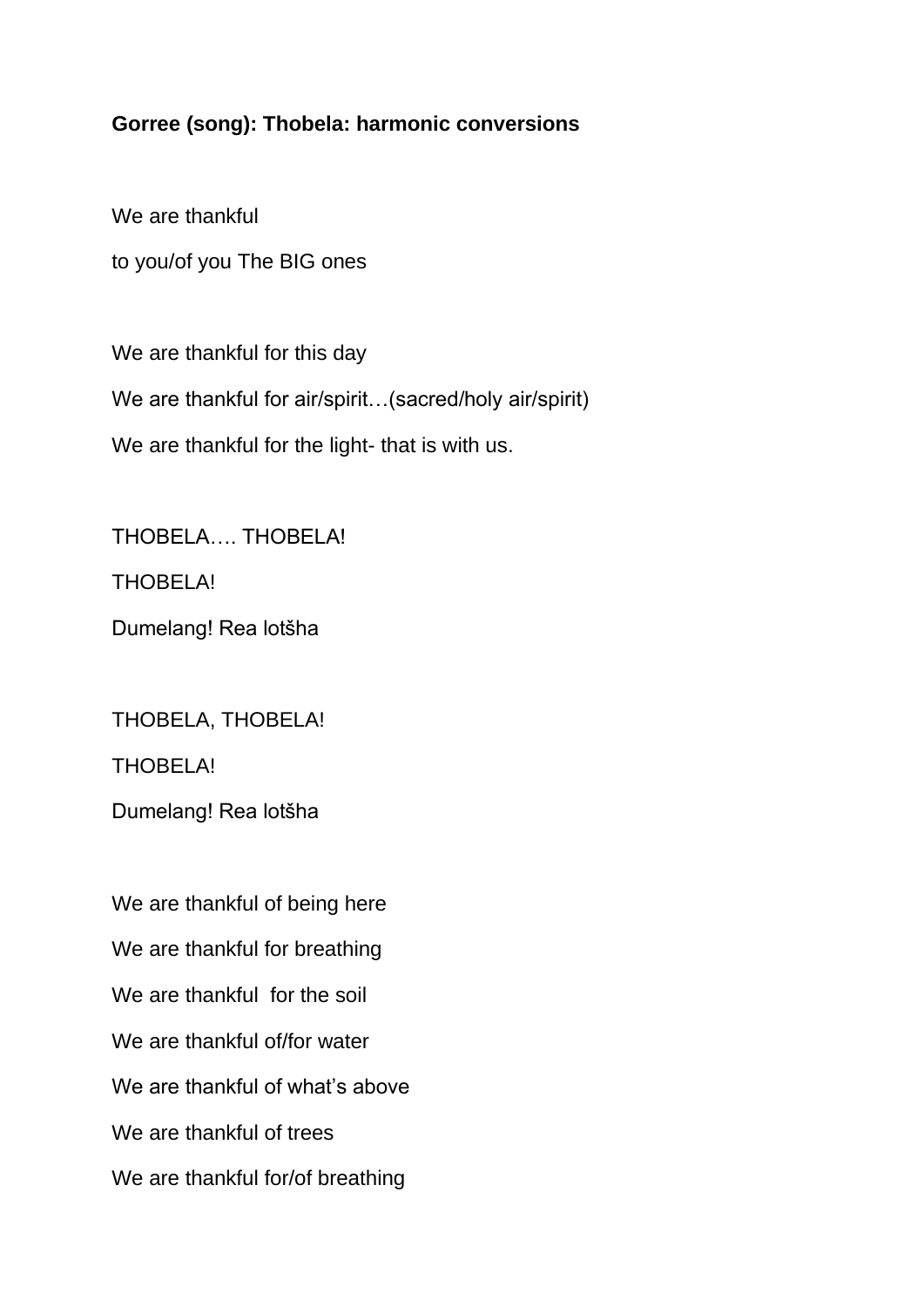We are thankful for/of animals We are thankful of/for the birds We are thankful of/for the food we eat We are thankful of/for the seeds, which we can see We are thankful of/for eyes We are thankful of/for that which we can smell/sense

We are thankful for/of friendship We are thankful for/of love We are thankful for/of the BIG LOVE We are thankful for/of coming together We are thankful of/for joy We are thankful of/for the ocean We are thankful of/for the fish

THOBELA…. THOBELA!

THOBELA!

Dumelang! Rea lotšha

THOBELA, THOBELA!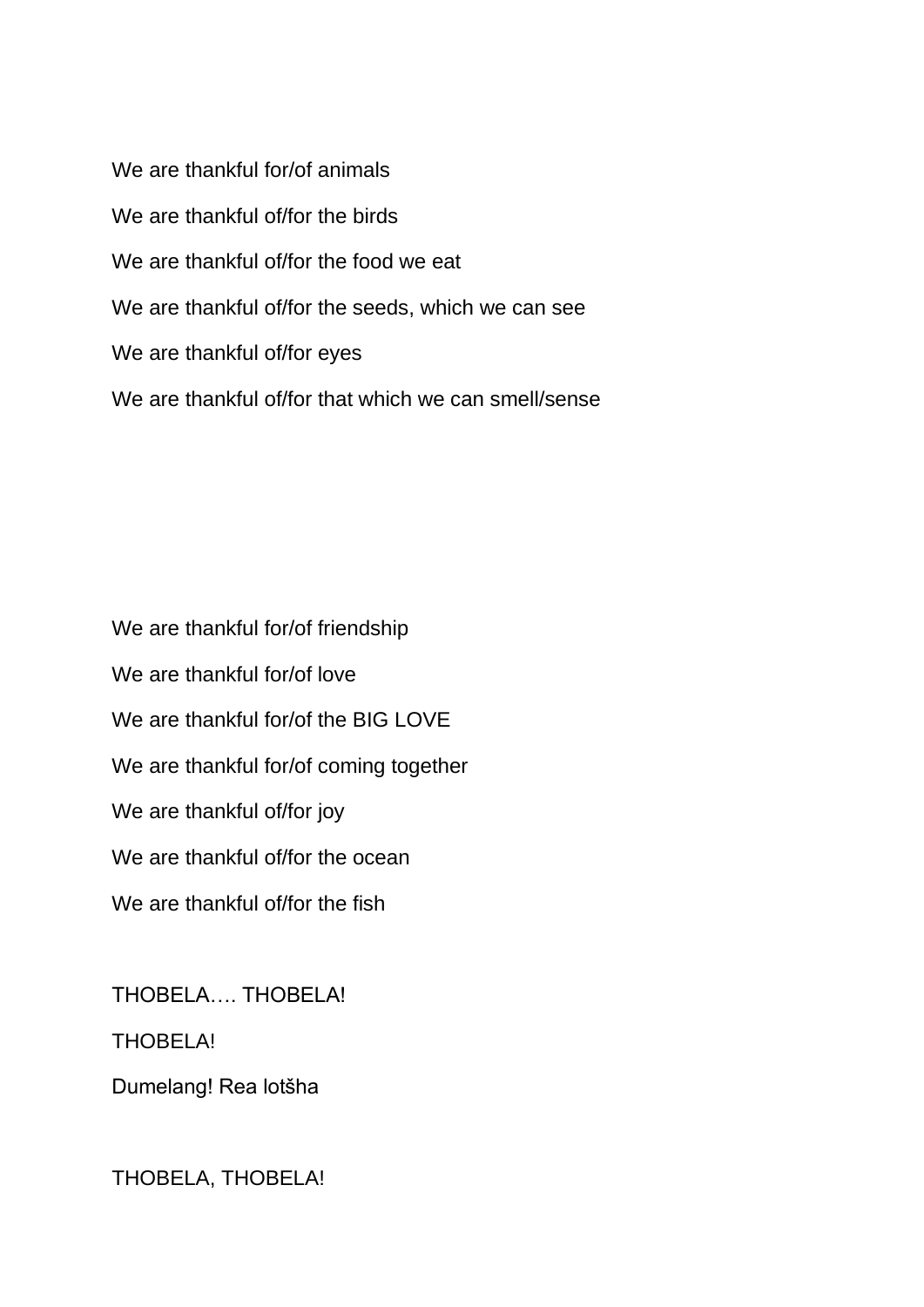## THOBELA!

## Dumelang! Rea lotšha

We are thankful of/for all in the ocean We are thankful of/for Light We are thankful for speech/language We are thankful of/for tongue/language We are thankful of/for throats We are thankful of/for the knees We are thankful of/for feet

We are thankful of/for joy We are thankful for laughter We are thankful of/for standing We are thankful of/for walking/traveling We are thankful of/for dancing We are thankful of/for joy We are thankful of/for to dancing/singing We are thankful -also for joy!

THOBELA, THOBELA! THOBELA! Dumelang Rea lotšha!